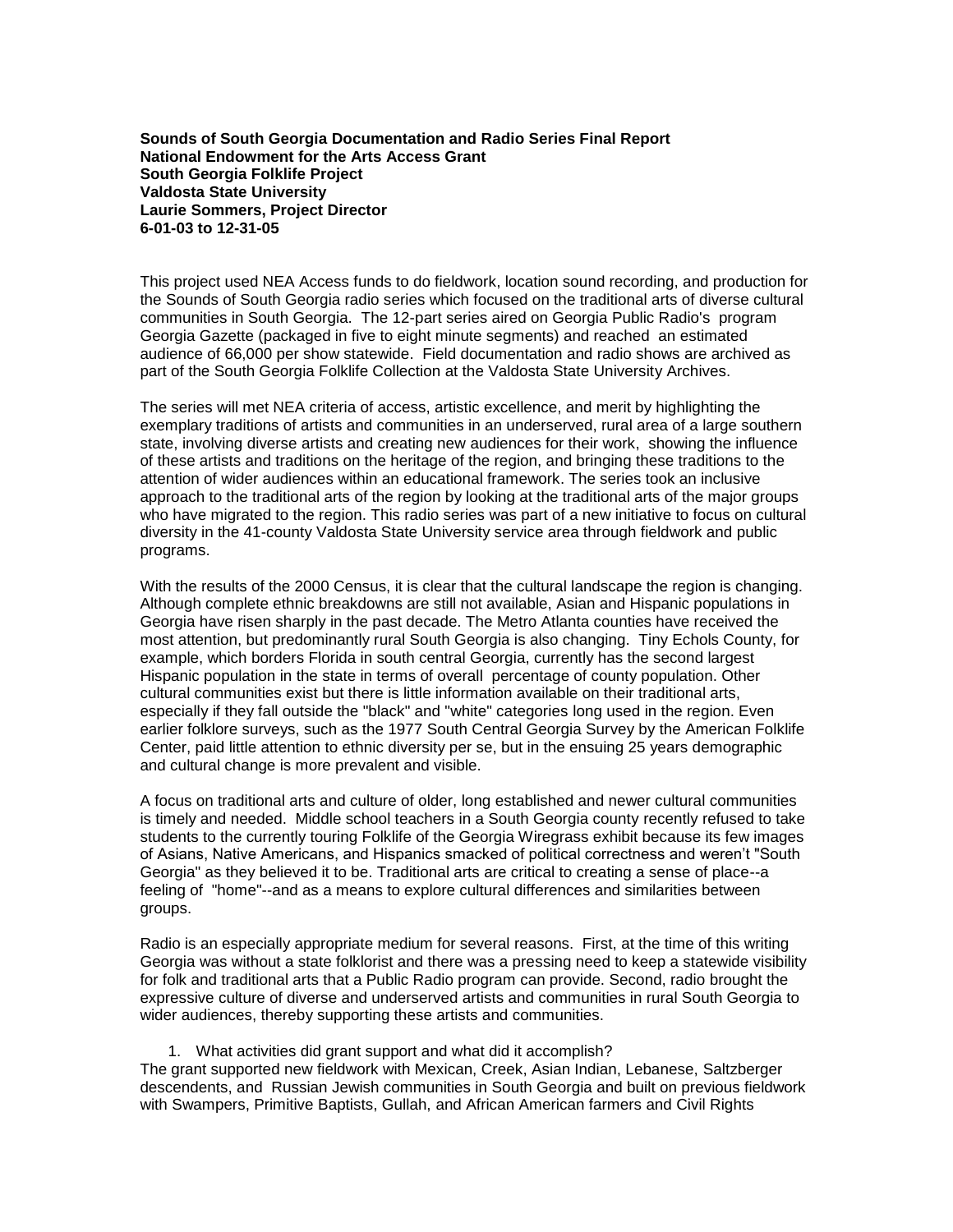Movement Freedom Singers. The fieldwork resulted in 12 radio programs of 5 to 8 minutes in length which are being broadcast on Georgia Public Radio's news magazine show, Georgia Gazette. The programs aired twice and then were web archived on the gpb.org website for several months. Photos for selected programs were provided for the website. The entire series will be archived on the new South Georgia Folklife Collection website to be housed by VSU Archives [under construction in fall 2006]. The series took an inclusive approach to the traditional arts of the region by looking at the traditional arts of the major groups who have migrated to the region. Programs included the following topics: 1) Ham and Egg Shows (food and agricultural traditions of black farmers, auctioneering, Lowndes County and Ft. Valley, GA); 2) Lebanese Easter Traditions (foodways such as Lenten ka'ak cookies and Easter customs, Valdosta, GA); 3) Chesser Homestead Homecoming (Swamper foodways, sacred harp, hollering, ballad singing, Charlton County, GA); 4) Old Timey Harvest Day and the McIntosh County Shouters (ring shout, Gullah traditions, Riceboro, GA); 5) Las Posadas (Mexican Christmas customs, food, villancicos, Douglas, GA); 6) Russian Jewish Traditions and Seder (migration stories, foodways, family customs, Lowndes County, GA); 7) A Family of Freedom Singers (Rutha and Emory Harris, freedom songs, Albany, GA); 8) Creek Traditions (Bobby and Joseph Johns, woodcarving, stories, customs, Okefenokee Swamp and Southeast GA); 9) Primitive Baptist Big Meeting (dinner on the grounds and lined hymns, Cracker traditions of SE GA, Rome Primitive Baptist Church, Ware County, GA); 10) Diwali (Asian Indian Festival of Lights, food, rangoli, bhajan, Valdosta and Perry, GA); 11) Fiddlin' Bud Zorn (fiddle, black and white musical interchange, Valdosta and SW GA); 12) Migration Stories (various). NEA was credited at the end of each radio program.

2. Were you able to carry out approved project activities? If not, why not? For the most part, we carried out approved project activities. Some of the proposed radio shows were replaced with others, although the final playlist had a good balance of long established and newly arrived cultural groups, as was the original intent. For several programs, research was conducted but it did not result in a radio program. In other cases, alternate topics presented themselves during the course of research and because of greater accessibility or suitability, replaced some of those originally conceptualized in the grant proposal. As a result, some of the project partner organizations changed.

The main change in the project is that the radio series was to be part of a new initiative to focus on cultural diversity in the 41-county Valdosta State University service area with future planned educational materials and a traveling exhibition, for which the radio modules were to provide audio components. Unfortunately, South Georgia Folklife Project funding ended June 30, 2005 due to budget cuts at Valdosta State University, so these plans were tabled.

3. Key artists and partnering organizations, and their roles

Partner Organizations: The following organizations facilitated field recordings of events in their facilities: Temple Israel, Valdosta, GA; Alabaha Primitive Baptist Association and Rome Primitive Baptist Church, Ware County, GA; Okefenokee National Wildlife Refuge, Folkston, GA; Lowndes County Extension ; New Zion Baptist Church, Riceboro, GA; St. Paul's Catholic Church, Douglas, GA; Perdido Bay Band of Creek; Dasher Church of God, Dasher, GA; Atlanta Country Music Hall of Fame, Atlanta. In addition, Ft. Valley State University Cooperative Extension Program provided photographs and the American Folklife Center, Library of Congress worked with permissions for historic recordings of the Ft. Valley Folk Festival. Georgia Public Radio consulted on the scripts and aired the programs. Paul Butterfield Audio provided sound recording and audio editing consulting and transferred old recordings of Bud Zorn to CD.

## Key Artists:

- Rutha and Emory Harris, Freedom Singers, Albany, GA, music and interviews
- Bobby Johns Bearheart, Chief of the Perdido Bay Band of Creek (Pensacola, FL); provided interview